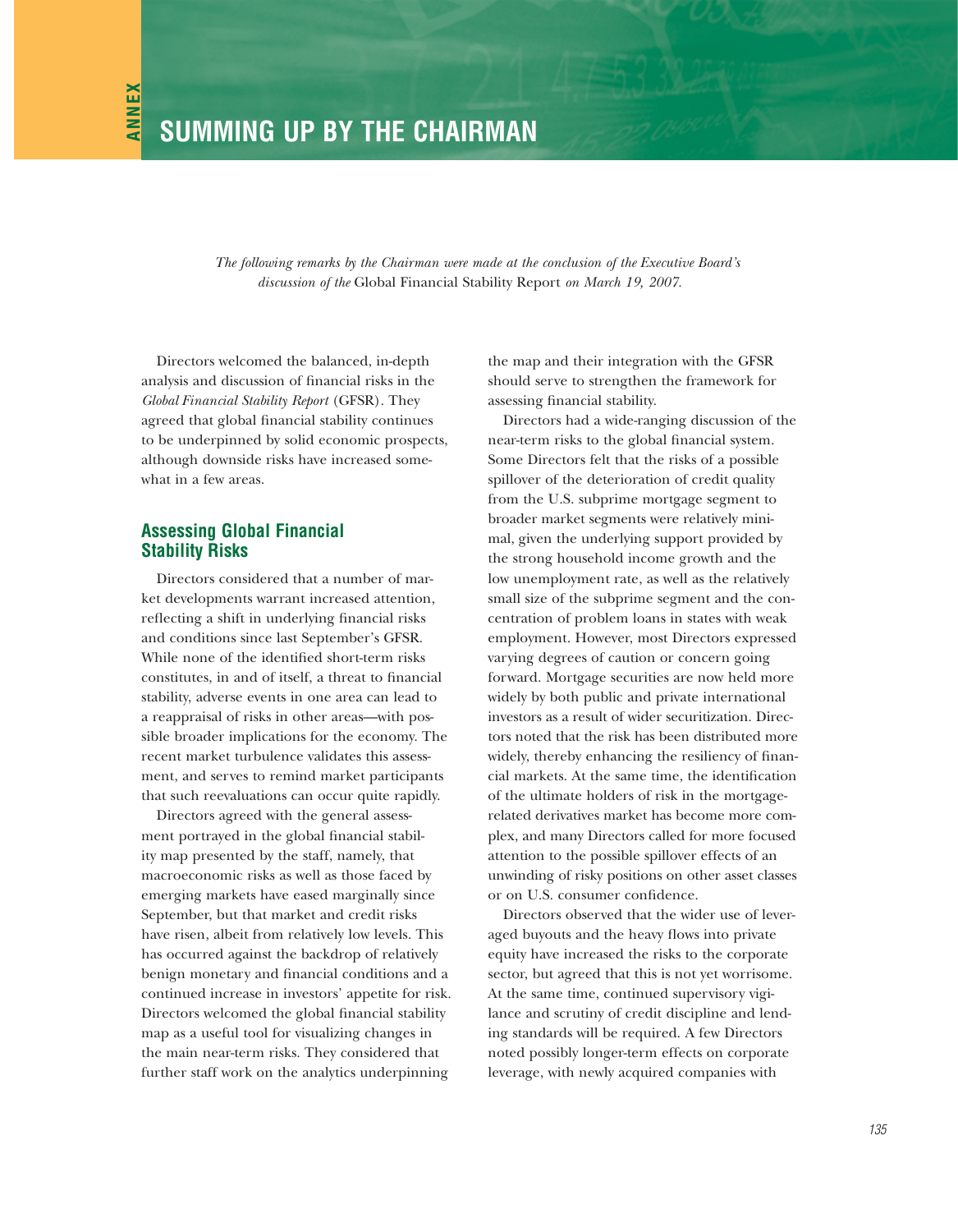very high leverage ratios potentially experiencing difficulties if the current benign financing conditions change. Moreover, developments in the leverage loan market suggest some relaxation of credit discipline that could weaken overall corporate credit quality. A key question is whether the possible reactions of investors in credit risk transfer markets to changing circumstances could give rise to wider financial stability concerns. A promising area for further research is the medium-term ramifications of private equity activity, including the extent to which regulatory costs may be a factor in encouraging a shift from public to private companies.

Directors noted that although the risks of a disorderly unwinding of global imbalances have eased somewhat, they remain a concern, and require the pursuit of appropriate policies. Large inflows are still needed to finance the U.S. current account deficit. Directors underscored that fixed-income inflows have become more dominant and more sensitive to interest rate differentials between various countries and the United States. Many Directors noted that the increased sensitivity could make attracting inflows more susceptible to changes in investor sentiment, pointing to the need to pay continued attention to the role of shifting exchange rate expectations in the demand for U.S. fixedincome securities.

Directors generally agreed that risks and vulnerabilities in emerging markets have broadly declined, reflecting improved economic fundamentals, sound macroeconomic policies, and prudent debt management. Combined with investors' search for yield, this has resulted in large capital inflows in a number of countries, posing challenges to policymakers. Directors observed that an investment environment conducive to the maintenance of confidence, the efficient use of capital, and the development of local financial markets should help emerging markets reap the benefits of foreign capital. At the same time, they called on staff to continue to work toward identifying measures and strategies that would help mitigate the adverse effects of rapid capital inflows or possible reversals.

Directors discussed the relative contributions of structural and cyclical factors in bringing about the current low financial market volatility and historically tight risk spreads, which have encouraged risk-taking. Some concern was expressed that investors may be giving insufficient weight to downside risks, particularly the prospect of near-term reversal of the cyclical factors contributing to the low volatility environment—abundant global liquidity, still low corporate leverage, and high risk appetite. At the same time, it was suggested that market participants generally understood the risk outlook, and that the recent turbulence was evidence that rapid price changes can be absorbed easily. In this regard, while carry trades are a natural outcome of the current set of interest rates and low volatility in foreign exchange markets, some Directors expressed concern about the possibility of large currency swings if investors attempted to unwind carry trade positions suddenly in response to an increase in underlying volatility. Directors noted that hedge funds have played a constructive role in improving market efficiency and stability, but cautioned that their size and complex risk structure can lead to increased transmission or amplification of shocks. They underscored the importance of greater transparency to investors and counterparties for monitoring hedge fund activities as a means to support financial stability. Some Directors emphasized that indirect monitoring of hedge fund activity is likely to remain the most effective and practical approach. Directors noted the work and analysis under way both nationally and internationally, including at the Financial Stability Forum, and some Directors also saw a positive role for the IMF in the design of constructive solutions for hedge fund regulation or monitoring.

## **Changes in the International Investor Base and Implications for Financial Stability**

Directors observed that the increased diversity of assets, source countries, and investor